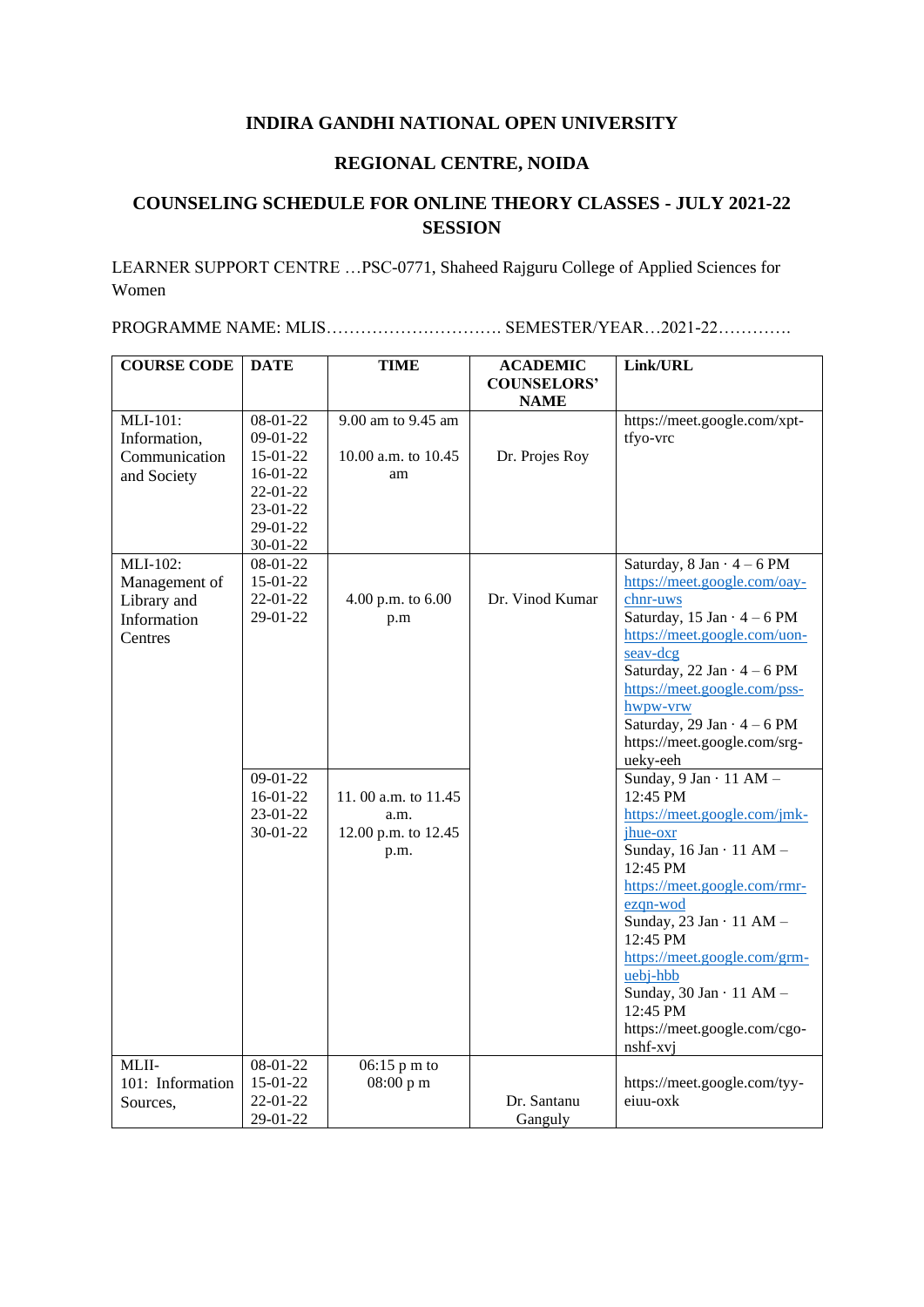| Systems and<br>Services               | $09-01-22$<br>$16-01-22$ | 2.00 p.m. to 2.45<br>pm. |                 | https://meet.google.com/oyu-<br>txsx-wqa |
|---------------------------------------|--------------------------|--------------------------|-----------------|------------------------------------------|
|                                       | 23-01-22                 | 3.00 p.m. to 3.45        |                 |                                          |
|                                       | 30-01-22                 | p.m.                     |                 |                                          |
|                                       |                          |                          |                 |                                          |
| MLII-102:                             | $05 - 02 - 22$           | 9.00 am to 9.45 am       |                 |                                          |
| Information                           | 06-02-22                 |                          | Mr. Saumitra    | https://meet.google.com/whw-             |
| Processing and                        | 12-02-22                 | 10.00 a.m. to 10.45      | Bhattacharaya   | ievc-hmg                                 |
| Retrieval                             | 13-02-22                 | am                       |                 |                                          |
|                                       | 19-02-22                 |                          |                 |                                          |
|                                       | 20-02-22                 |                          |                 |                                          |
|                                       | $26 - 02 - 22$           |                          |                 |                                          |
|                                       | 27-02-22                 |                          |                 |                                          |
| <b>MLII-103:</b>                      | $05 - 02 - 22$           | 11.00 a.m. to 11.45      | Mr. R. S. Aswal | https://meet.google.com/piv-             |
| Fundamentals of                       | 06-02-22<br>12-02-22     | a.m.                     |                 | rbzp-dby                                 |
| Information                           | 13-02-22                 | 12.00 p.m. to 12.45      |                 |                                          |
| Communication                         | 19-02-22                 | p.m.                     |                 |                                          |
| Technologies                          | 20-02-22                 |                          |                 |                                          |
|                                       | 26-02-22                 |                          |                 |                                          |
|                                       | 27-02-22                 |                          |                 |                                          |
| MLII-104:                             | $05 - 02 - 22$           |                          | Dr. Projes Roy  | https://meet.google.com/xpt-             |
| Information                           | 06-02-22                 | 2.00 p.m. to 2.45        |                 | tfyo-vrc                                 |
| Communication                         | 12-02-22                 | pm.                      |                 |                                          |
| Technologies -                        | 13-02-22                 |                          |                 |                                          |
| Applications                          | 19-02-22                 | 3.00 p.m. to 3.45        |                 |                                          |
|                                       | 20-02-22                 | p.m.                     |                 |                                          |
|                                       | $26 - 02 - 22$           |                          |                 |                                          |
|                                       | 27-02-22                 |                          |                 |                                          |
|                                       |                          |                          |                 |                                          |
| <b>MLIE103:</b>                       | $05-03-22$               | 9.00 am to 9.45 am       | Dr. Parttha     | 5 Saturdays (March 5 to                  |
| Academic                              | 06-03-22                 |                          | Bhattacharaya   | March $26) \cdot 9:00 - 11:00$ am        |
| <b>Library System</b>                 | 12-03-22                 | 10.00 a.m. to 10.45      |                 | Google Meet joining info                 |
|                                       | 13-03-22                 | am                       |                 | Video call link:                         |
|                                       | 19-03-22                 |                          |                 | https://meet.google.com/jnw-             |
|                                       | 20-03-22                 |                          |                 | amyo-ecz                                 |
|                                       | 26-03-22<br>27-03-22     |                          |                 | 5 Sundays (March 6 to March)             |
|                                       |                          |                          |                 | $27) \cdot 9:00 - 11:00$ am              |
|                                       |                          |                          |                 | Google Meet joining info                 |
|                                       |                          |                          |                 | Video call link:                         |
|                                       |                          |                          |                 | https://meet.google.com/fys-             |
| MLIE106: Public                       | 05-03-22                 | 11.00 a.m. to 11.45      |                 | pzaa-aut                                 |
|                                       | 06-03-22                 | a.m.                     | Mrs. Manju Kant |                                          |
| <b>Library System</b><br>and Services | 12-03-22                 |                          |                 | https://meet.google.com/ovv-<br>kgws-yzx |
|                                       | 13-03-22                 | 12.00 p.m. to 12.45      |                 |                                          |
|                                       | 19-03-22                 | p.m.                     |                 |                                          |
|                                       | 20-03-22                 |                          |                 |                                          |
|                                       | 26-03-22                 |                          |                 |                                          |
|                                       | 27-03-22                 |                          |                 |                                          |
| <b>MLIE101:</b>                       | 05-03-22                 | 2.00 p.m. to 2.45        |                 |                                          |
| Preservation and                      | 06-03-22                 | pm.                      | Mr. Saumitra    | https://meet.google.com/kvt-             |
| Conservation of                       | 12-03-22                 |                          | Bhattacharaya   | eeip-zgj                                 |
| <b>Library Material</b>               | 13-03-22                 | 3.00 p.m. to 3.45        |                 |                                          |
|                                       | 19-03-22                 | p.m.                     |                 |                                          |
|                                       | 20-03-22                 |                          |                 |                                          |
|                                       | 26-03-22<br>27-03-22     |                          |                 |                                          |